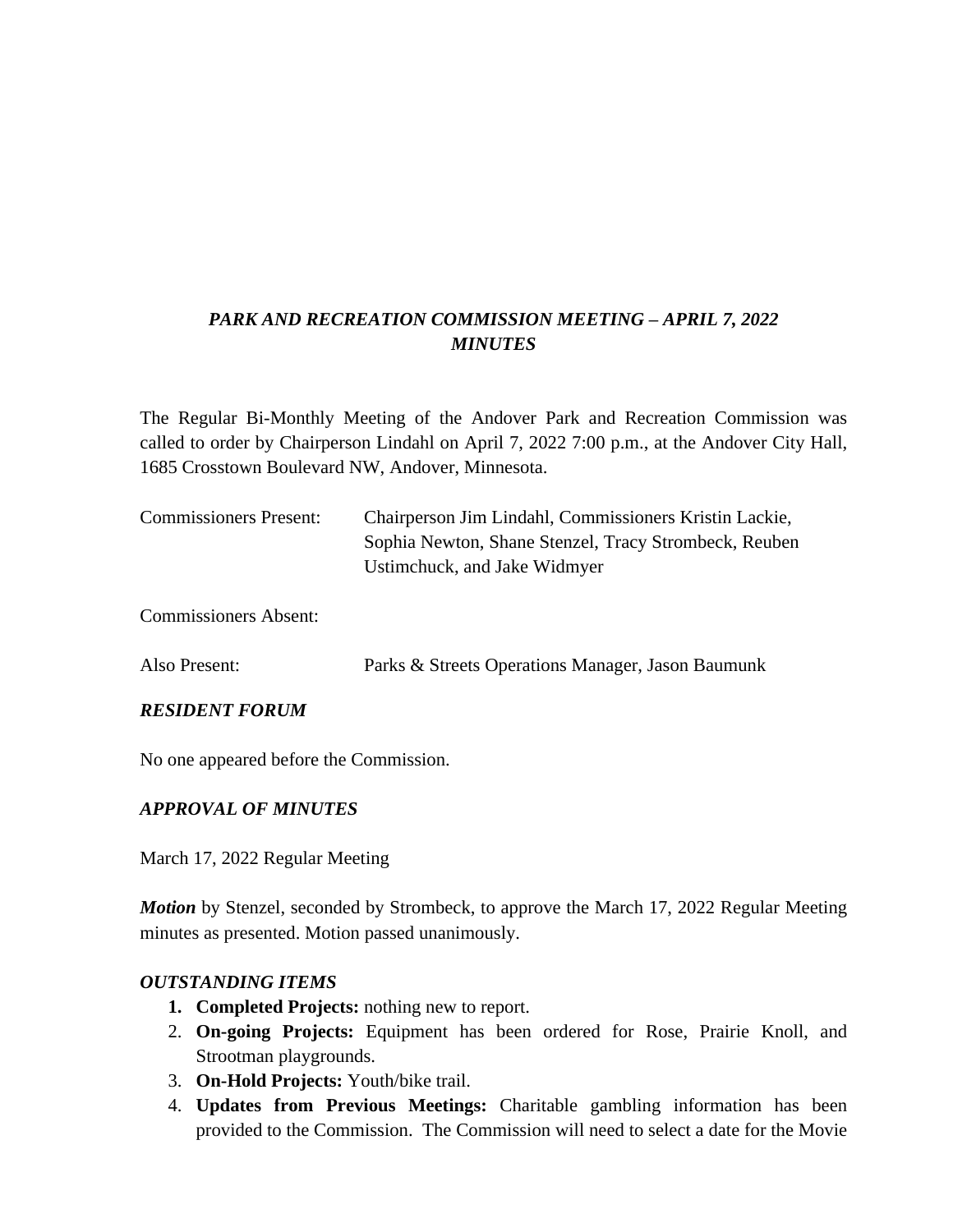> in the Park. Staff is looking for direction on Nature Preserve Commission and passive parks.

> Commissioner Stenzel stated he doesn't know why there are so many boards looking at parks. He feels the Park Commission can take on some of the responsibilities, but it is the decision of the Council. Chairperson Lindahl stated there are two different funding sources and agrees it is up to the Council. Commissioner Stenzel stated the Parks and Recreation Commission should oversee all parks, open space, recreation, and the Community Center.

- 5. **Other Items of Interest:** The grant has been submitted for the Kelsey Round Lake Park boardwalk. Coon Creek restoration project is on hold until June. Staff will meet with YMCA staff about possibly holding programs in the parks.
- 6. **Parks Maintenance Update:** presented in the staff report.

### *CHAIR'S REPORT*

Nothing to report.

### *ADJOURNMENT*

*Motion* by Newton, seconded by Stenzel, to adjourn the meeting at 7:10 p.m. Motion passed unanimously.

Respectfully Submitted,

Shari Kunza, Recording Secretary *TimeSaver OffSite Secretarial, Inc.*

### *PARK AND RECREATION COMMISSION WORKSHOP MEETING APRIL 7, 2022 MINUTES*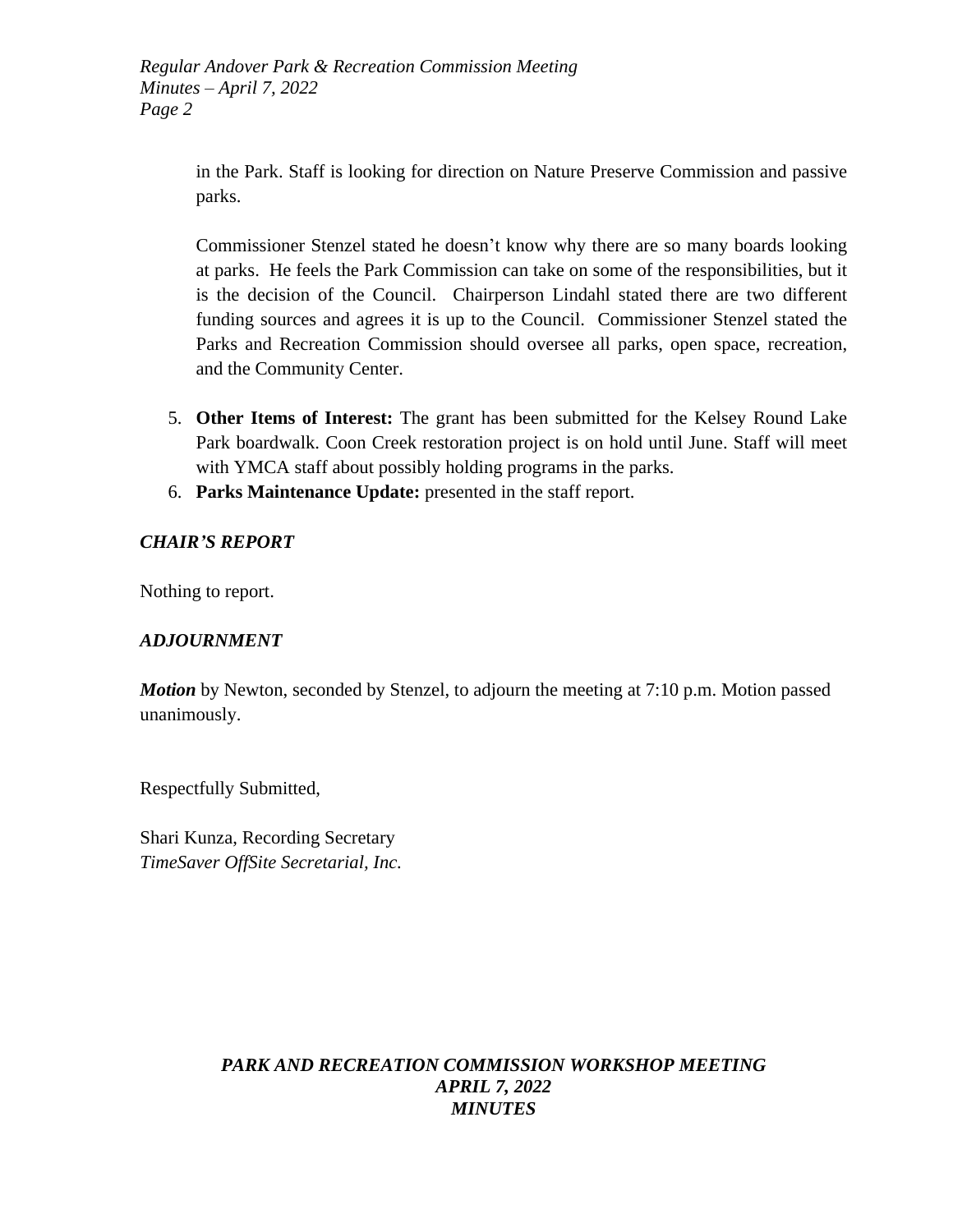The Workshop Meeting of the Andover Park and Recreation Commission was called to order by Chair Lindahl on April 7, 2022, 7:20 p.m., at the Andover City Hall, 1685 Crosstown Boulevard NW, Andover, Minnesota.

| <b>Commissioners Present:</b> | Chair Jim Lindahl, Commissioners Jake Widmyer, Tracy<br>Strombeck, Sophia Newton, Shane Stenzel, Reuben Ustimchuk,<br>and Kristin Lackie |
|-------------------------------|------------------------------------------------------------------------------------------------------------------------------------------|
| <b>Commissioners Absent:</b>  | <b>None</b>                                                                                                                              |
| Also Present:                 | Parks & Streets Operations Manager, Jason Baumunk                                                                                        |

# *UPDATE OF 2023-2027 PARK PLAYGROUND EQUIPMENT PLAN*

Parks and Streets Operations Manager Baumunk gave the Commission and update of what Playground equipment staff thought should be replaced over the next five years. Their Consensus was to keep the same playgrounds listed in the current CIP and add Andover Station North, Red Oaks West, and Woodland Crossings for replacement in 2027. Baumunk also stated that there is currently \$50,000 average budgeted for each playground Replacement and that number might have to be raised soon due to rising prices. Chair Lindahl agreed with staff recommendations and stated they support the playground inspectors and staff's recommendations.

# *DISCUSS 2023-3027 PARK CAPTIAL IMPROVEMENT PLAN*

The Park Dedication funds and what they can be used for was explained to the Park and Recreation Commission by Parks and Streets Operations Manager Baumunk. He also walked the Commission through the budget sheets for the Park Dedication Fund with the projected improvements. Baumunk also provided a sheet detailing the future park facilities identified in the 2020 Park Dedication Study. Commissioner Strombeck asked if there where any known costs for upgrading the Prairie Knoll warming house which is identified as \$100,000 in the 2023 CIP. Baumunk responded that they are still waiting for AFA to get together a quote or plans on remodeling that building.

Commissioner Stenzel asked if they must identify specific projects in the CIP or can they identify a set dollar amount for a Zone and list that in the CIP. It was discussed amongst the Commissioners about how that process could work. Parks and Streets Operations Manger Baumunk stated he would follow with Administration on the possibility for identifying Zones in the CIP. He also noted that there would be a need for a park within the next couple years in the Fields at Winslow Cove Development on the East side of Prairie Road and that will need to be budgeted for.

# *UPDATE OF THE 2023-2027 PARK TRAIL RECONSTRUCTION PROJECTS*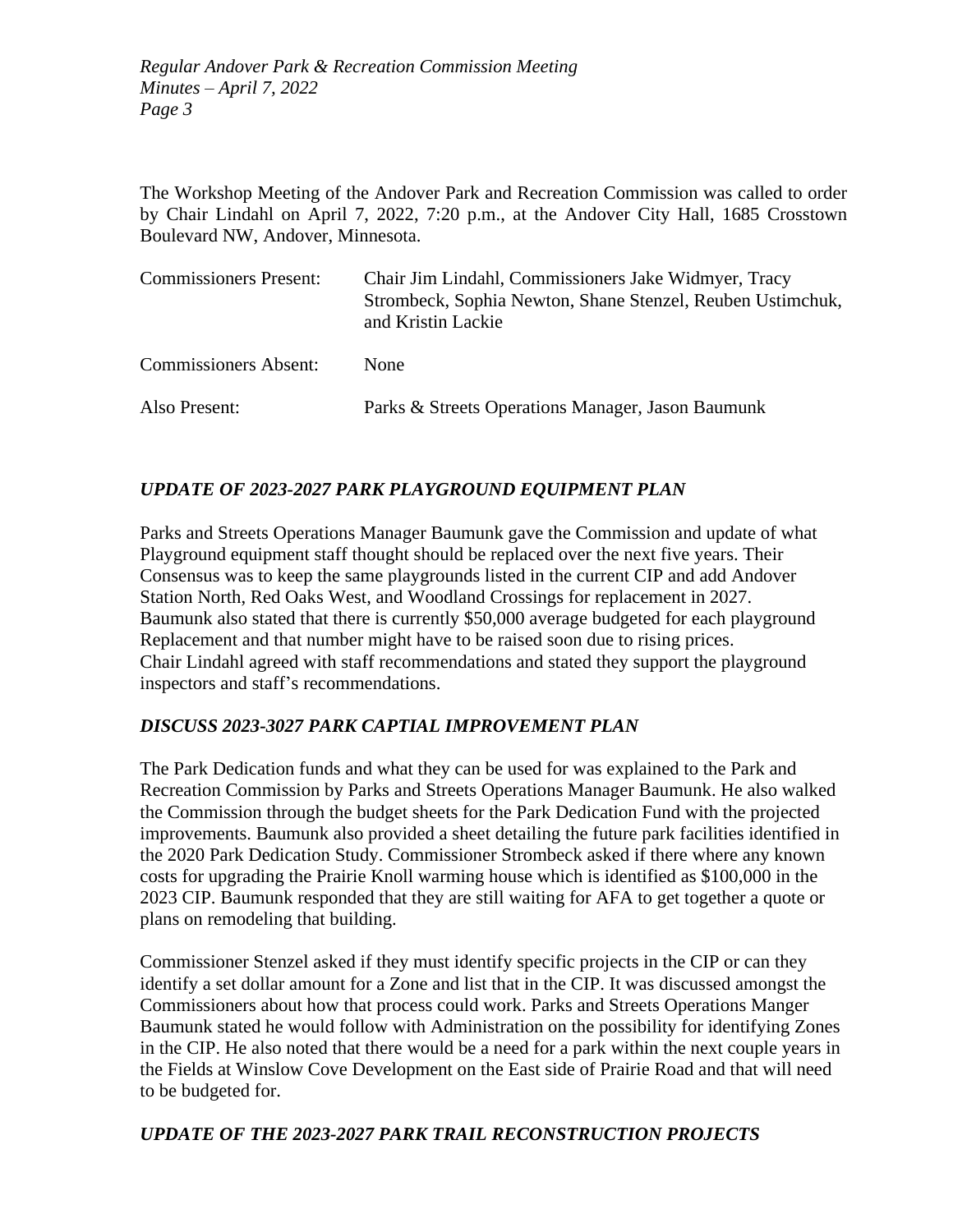Parks and Streets Operations Manager gave the Parks and Recreation Commission and update of what is identified in the current CIP for trail reconstruction. The only two trails listed and at Kelsey Round Lake Park and are both eligible for DNR grants. The first grant for the boardwalk replacement has been submitted. Commissioner Strombeck asked if the posts blocking motorized vehicles at both ends of the boardwalk could be removed with the new boardwalk. Baumunk stated there is a possibility due to the heavier construction of the elliptical piers that we might not need those poles.

### *DISCUSS 2023-2027 TRAIL CAPITIAL IMPROVEMENT PLAN*

The suggested new trail segments listed in the current CIP were reviewed. A group from the Catchers Creek East and Shadowbrook North developments were present to speak about the trail segment #4 which runs from Prairie Road along the north side of Coon Creek to the Shadow Brook North development. Karen Murphy, 100 144<sup>th</sup> ave nw, in Catchers Creek East, spoke about the need for a trail connection for the neighborhood. She expressed concern due to there being no way to get out of the neighborhood other that traveling along Andover Blvd where there is limited shoulder. She also requested that is the trail connection can not be completed from the neighborhood to Prairie Rd if it would be possible to complete the bridge across Coon Creek to connect to Shadowbrook 5<sup>th</sup> Addition on the south side of the creek. Multiple residents from the group came forward to express their concerns and for the need of a trail connection out of the neighborhood.

Chairperson Lindahl stated they understand the groups concern. It was discussed that the Park and Recreation Commission doesn't have control over trails, that they make recommendations to the City Council and advised that there is not money budgeted right away for this trail segment. He suggested that the group might want to approach City Council with their concern. Parks and Streets Operation Manager Baumunk explained to the group the process the new trails are built. The new trail segment that are identified in the CIP currently are there because there is a need for them, the same needs that the group is expressing about trail segment they are requesting get built. Many of these trails have been on the plan for several years.

It was asked about the possibility of adding a trail in the right of way along Andover Boulevard. It was explained to the group that Anoka County would have to be involved with that process, and a trail would have to be far enough off the roadway for safety that there might not even be room for one. Baumunk explained to the group where we are in the CIP process. That this was just an initial meeting for the year to start the process of determining what will be recommended to City Council for approval for the 2023-2027 CIP plan.

Motion to adjourn at 8:12 pm.

# *ADJOURNMENT*

Motion to adjourn at 8:12 pm.